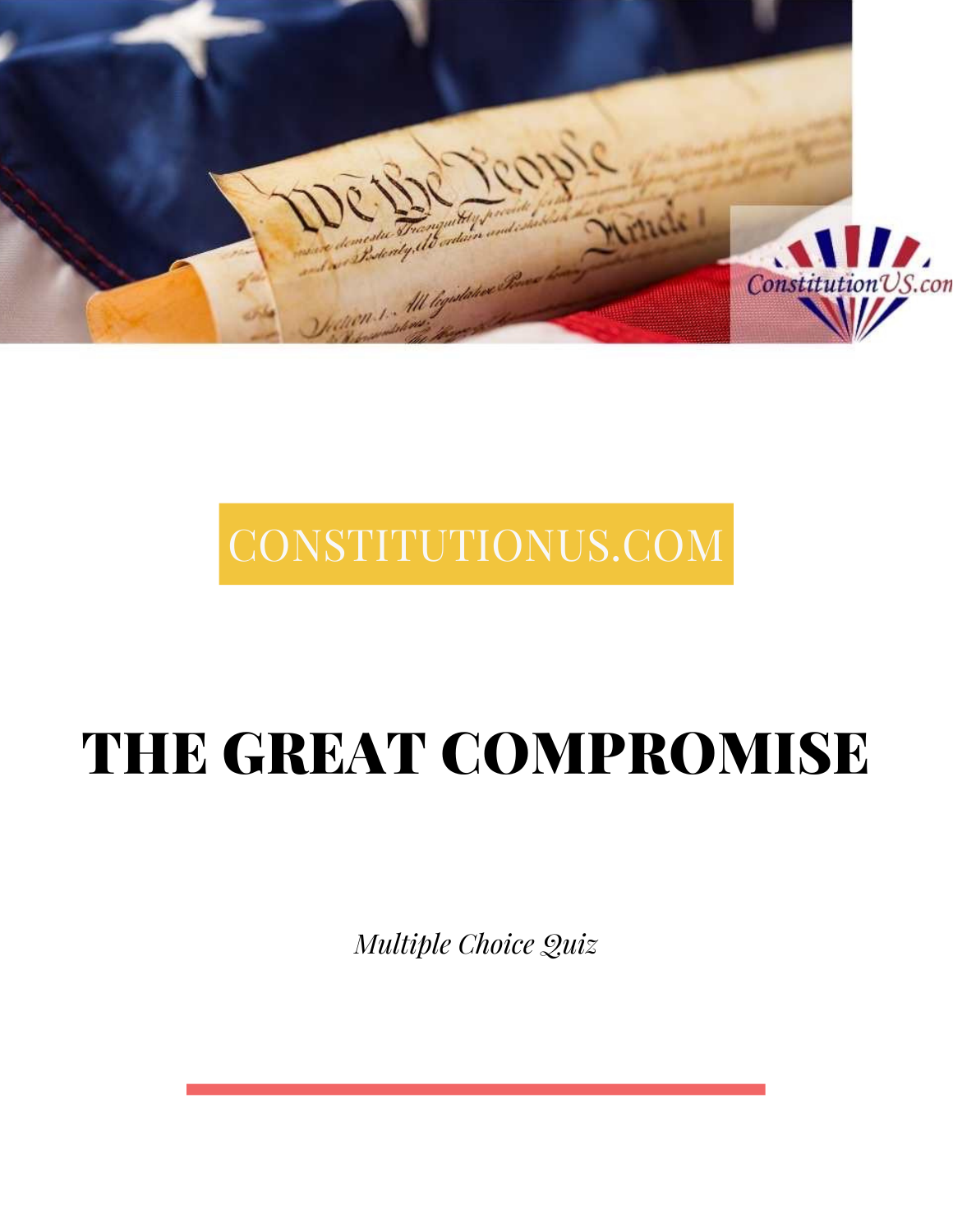### ABOUT THIS QUIZ



**The Great Compromise**

This quiz is about The Great Compromise.

All questions have 4 possible answers of which only 1 is correct.

You may read the article over the next few pages to freshen up before taking the quiz!

At the back of the book, will be an answer sheet.

> For more information, go to: [https://constitutionus.com](https://constitutionus.com/)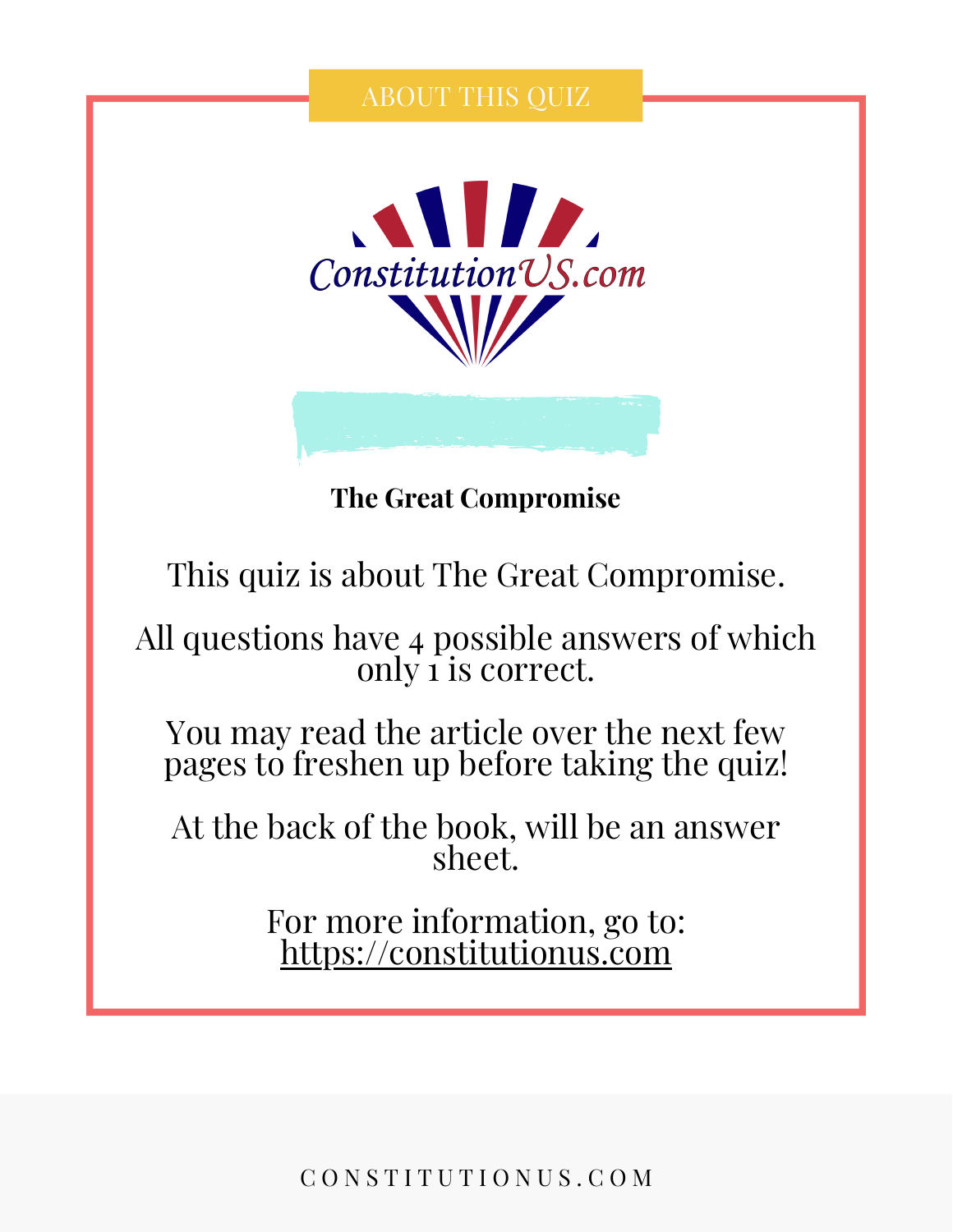At the constitutional convention, a huge amount of work had gone into preparing the Constitution. However, different states couldn't agree on how their size would be represented in Congress proportionally.

#### **What was the Great Compromise?**

The Great Compromise was a solution where both big and small states would be fairly represented by creating two houses of Congress. The House of Representatives would be according to a state's size. The Senate would give each state 2 delegates regardless of their size.

Read on to find out how the Great Compromise came into being and exactly what it meant.

#### **The Great Compromise and the US Constitution**

The United States Constitution was created in 1787 to replace America's first unofficial Constitution, known as the Articles of [Confederation](https://constitutionus.com/additional-documents/who-wrote-the-articles-of-confederation/).

Unfortunately, the Articles of Confederation had proven ineffective in guaranteeing a strong central government. This was very apparent by the lack of response to Shays' [Rebellion,](https://constitutionus.com/war/all-about-shays-rebellion/) an armed protest against the government's handling of taxes.

The [Constitution](https://constitutionus.com/constitution/when-was-the-constitution-ratified/) that continues to govern the country today first came into effect in March of 1789 after its ratification by the required number of states.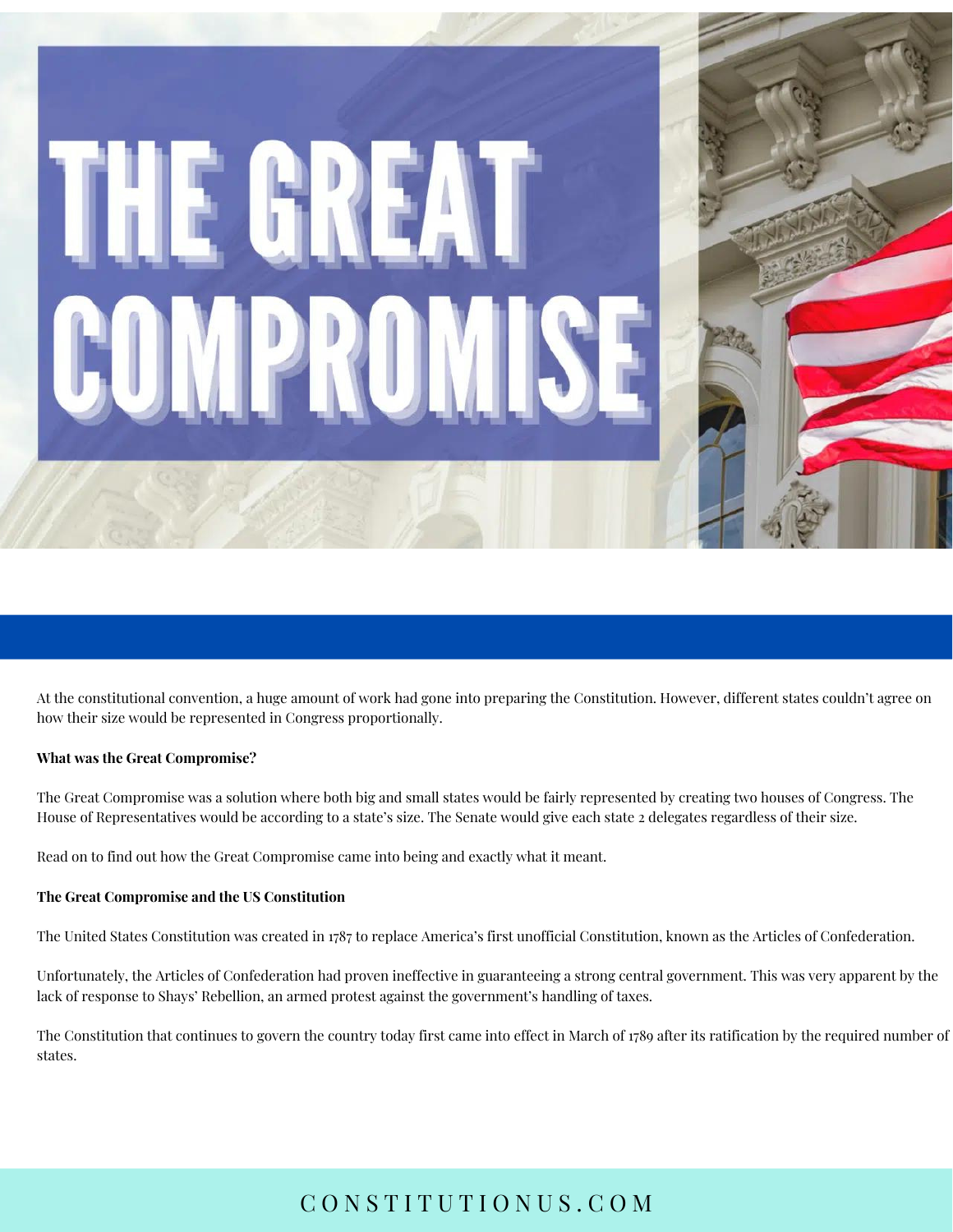#### **Complications of the US Constitution**

In 1787, 55 delegates from all 13 states met to draft the document that would eventually become the Constitution. As you might imagine, these 55 men all had varying opinions about what the new Constitution should contain and wanted to promote the interests of their states.

There was plenty of debate and what emerged from all this deliberation and discussion was the foundation for the strong Federal [Republic.](https://constitutionus.com/democracy/is-the-united-states-a-republic/) But, of course, there were also a few compromises thrown in to meet the demands of the various delegates.

#### **Constitution Compromises of 1787**

There were three significant compromises:

- The Great Compromise, which is also known as Connecticut Compromise
- The Three-Fifths [Compromise](https://constitutionus.com/constitution/what-is-the-3-5-compromise/)
- The establishment of the [Electoral](https://constitutionus.com/constitution/5-key-reasons-why-the-electoral-college-was-established/) College

In this article, we'll focus on the Great Compromise of 1787.

#### **The Great Compromise Definition and Explanation**

#### **Who proposed the Great Compromise?**

The Great Compromise is also referred to as the Connecticut Compromise because it was proposed by Roger Sherman and Oliver Ellsworth, two delegates from Connecticut. Some also call it the Sherman Compromise after Roger Sherman.

The Great Compromise is why our Congress today has two houses:

- The lower chamber is called the House of Representatives.
- The upper chamber is called the Senate.

#### **The Great Compromise and the Representative Republic**

All the delegates present at the Constitutional Convention wanted to create a [representative](https://constitutionus.com/democracy/what-is-a-republic/) republic.

The question was, how many representatives should be elected from each of the 13 states?

The basic proposal was that states with more people should get more representatives, while states with lower populations would get fewer representations.

States with higher populations were happy with this arrangement. However, smaller states felt it was unfair and wanted just as much representation as the larger states would have.

The constitutional convention was on the verge of collapse as this issue of representation was not being resolved.

#### **What is the Great Compromise?**

The Great Compromise solved the issue of the representation of states by creating two houses. This is called a bicameral legislature. The proposal was only narrowly accepted.

#### **What did the proposal entail?**

The number of representatives each state would get in the House of Representatives would be proportional to that state's population. The number of members that each state could elect to the Senate would be 2 regardless of the state's size.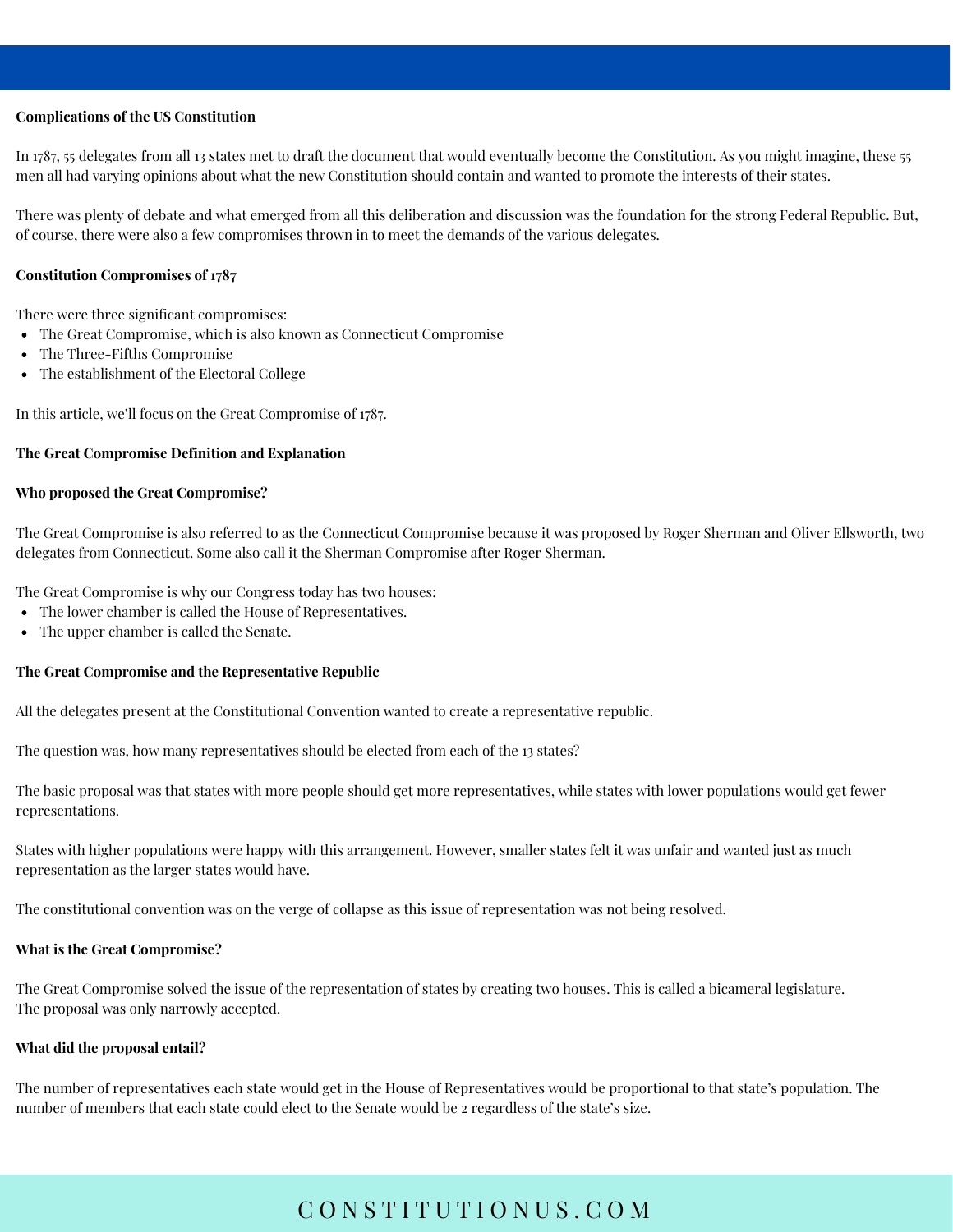In other words, larger states have more power in the House of Representatives, but the largest and the smallest states have the same power in the Senate.

#### **How does the Great Compromise work today?**

As the most populous state in the Union, California has 53 representatives in the House of Representatives. Seven smaller states – Alaska, North Dakota, South Dakota, Montana, Wyoming, Delaware, and Vermont – only have one representative.

With its nearly 40 million people. California and Wyoming, with around 580,000 people, have two seats in the Senate. This number is the same with all states, regardless of size.

#### **How is the number of members in the House of Representatives determined?**

The number of members of the House of Representatives that each state gets is determined every 10 years through the census, most recently conducted in 2020.

According to [Article](https://constitutionus.com/constitution/articles/article1/) 1, every state must have at least 1 representative, but there can not be more than 1 representative for every 30,000 people. The House of Representatives threatened to become too large as the country's population grew, and every 10 years, Congress would make a law that stipulated the total number of representatives.

Since 1963, the number of representatives has been fixed at 435.

#### **Problems with the Great Compromise in modern times**

As the population has grown, the power of smaller states has become more and more disproportionate in the Senate. This means that small states can demand more money from the federal government in exchange for voting on specific bills. The number of votes that a bill needs to pass is 51, which is one more than the number of senators.

The Great Compromise was somewhat similar to the Three-Fifths [Compromise](https://constitutionus.com/constitution/what-is-the-3-5-compromise/). This counted 3/5 of enslaved people as part of a states' population for purposes of the number of congresspeople allowed in the House of Representatives. The similarity is that it sought to satisfy two separate categories of states.

In the case of the Three-Fifths Compromise, it was slaveholding and non-slaveholding states.

The Great Compromise is written into [Article](https://constitutionus.com/constitution/articles/article1/) I of the Constitution, which describes how the [legislative](https://constitutionus.com/us-naturalization-test/war-fought-by-united-states-in-1900s/) branch functions.

#### **The Great Compromise and the Electoral College**

The Great Compromise also affects how the Electoral College works. Each state is assigned Electors based on the number of their House of Representatives and Senators combined.

California, for example, has 55 electoral votes because they have 53 representatives and 2 senators.

Montana (and the other six states mentioned earlier with only 1 representative) has 3 electoral votes because they have 1 representative and 2 senators.

#### **Presidential Campaigns**

The number of representatives that a state has directly affects where presidential candidates choose to campaign in the country. Candidates will focus on states that could vote Republican or Democrat [\(swing](https://constitutionus.com/democracy/what-are-swing-states/) states) and that have a significant electoral count. Florida, with its 29 electoral votes, is a good example.

It is through the legislative branch (Congress) and the [executive](https://constitutionus.com/us-naturalization-test/who-is-in-charge-of-executive-branch/) branch (the President, who is elected by the Electoral College) that the Great Compromise affects the United States today.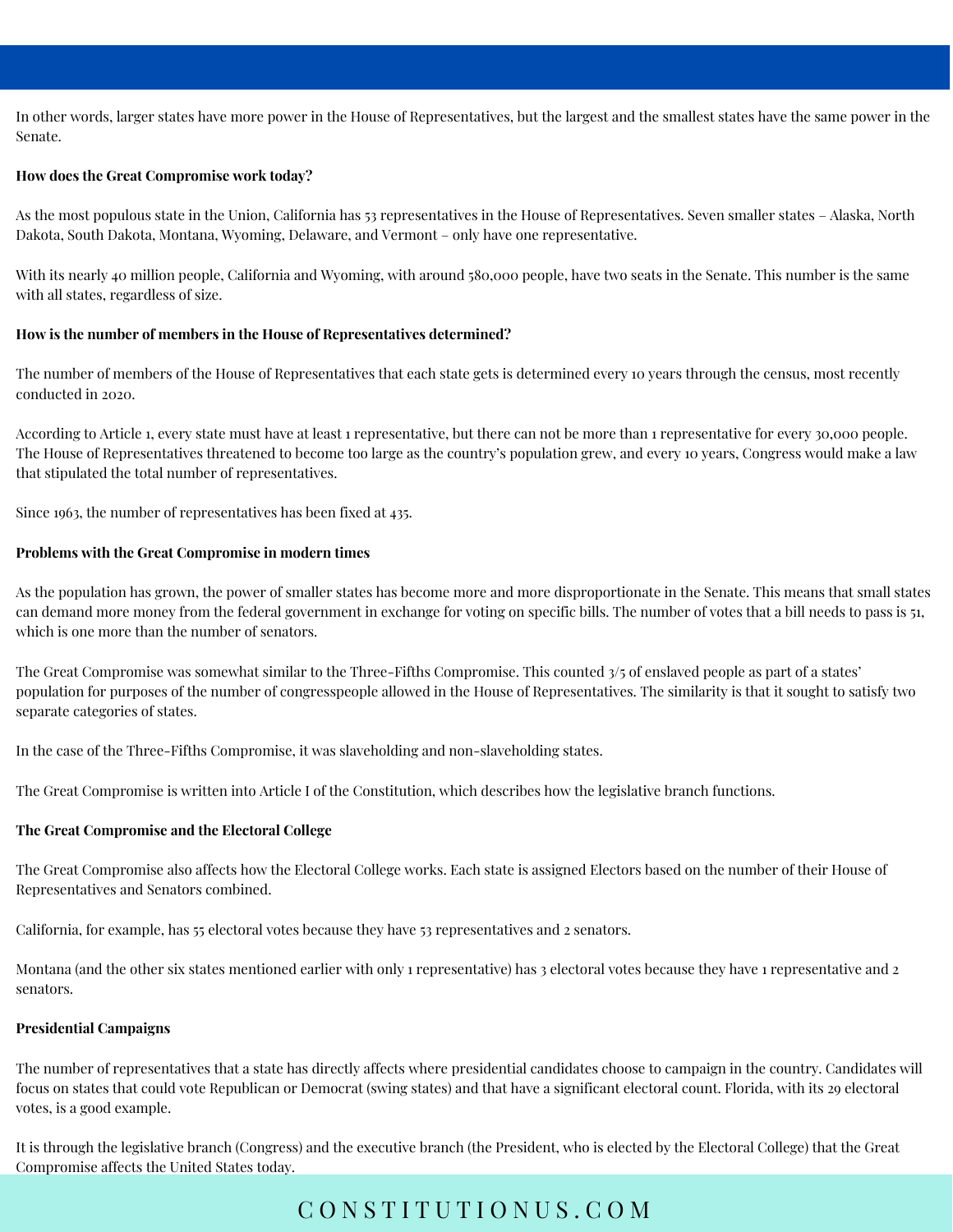#### **Effects of the Great Compromise**

The Great Compromise is why the United States has two chambers in its legislature: the House of Representatives and the Senate. Collectively, these are referred to as the U.S. Congress.

Members of the House of Representatives are typically referred to as "Congresspeople" – "Congressman" or "Congresswoman," depending on gender – while members of the Senate are Senators.

The Great Compromise balances out concerns about representation based on population – although larger states have more power in the House of Representatives, all states have the same amount of power in the Senate.

All this ensures that every state is relevant when making laws that apply to the entire country. An example is that California can't overpower Wyoming because, although they have more Representatives in the House, they each have the same number of senators in the Senate.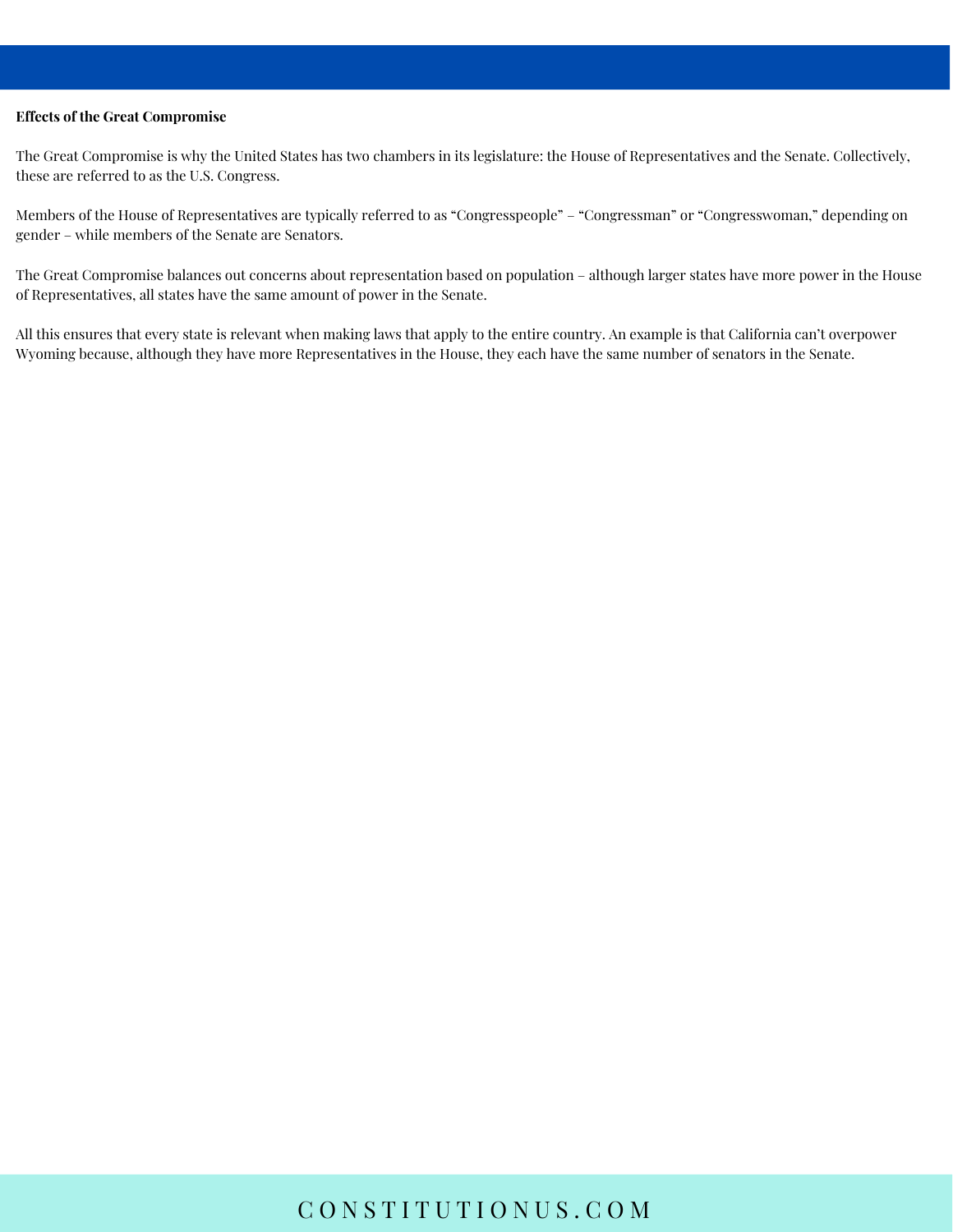## **Multiple Choice Quiz**

### **1. What year was the US Constitution written?**

- A. 1776
- B. 1781
- C. 1787
- D. 1792

### **2. What unofficial constitution did the US Constitution replace?**

- A. Articles of Confederation
- B. Monroe Doctrine
- C. Declaration of Independence
- D. Declaration of the Rights of Man

### **3. What was the greatest weakness of the Articles of Confederation?**

- A. The central government was too strong
- B. The legislature was too big
- C. The central government was too weak
- D. There was no provision for waging war

### **4. What major rebellion occurred as a result of taxation in the early years of the United States?**

- A. Washington's Rebellion
- B. Shay's Rebellion
- C. Tariff Rebellion
- D. Farmer's Rebellion

### **5. What year was the US Constitution officially implemented?**

- A. 1787
- B. 1789
- C. 1792
- D. 1796

### **6. How many delegates attended the Constitutional Convention?**

- A. 25
- B. 36
- C. 55
- D. 114

### **7. Which of the following was not a compromise from the Constitutional Convention?**

- A. Great Compromise
- B. Three-Fifths Compromise
- C. Electoral College
- D. Progressive Taxation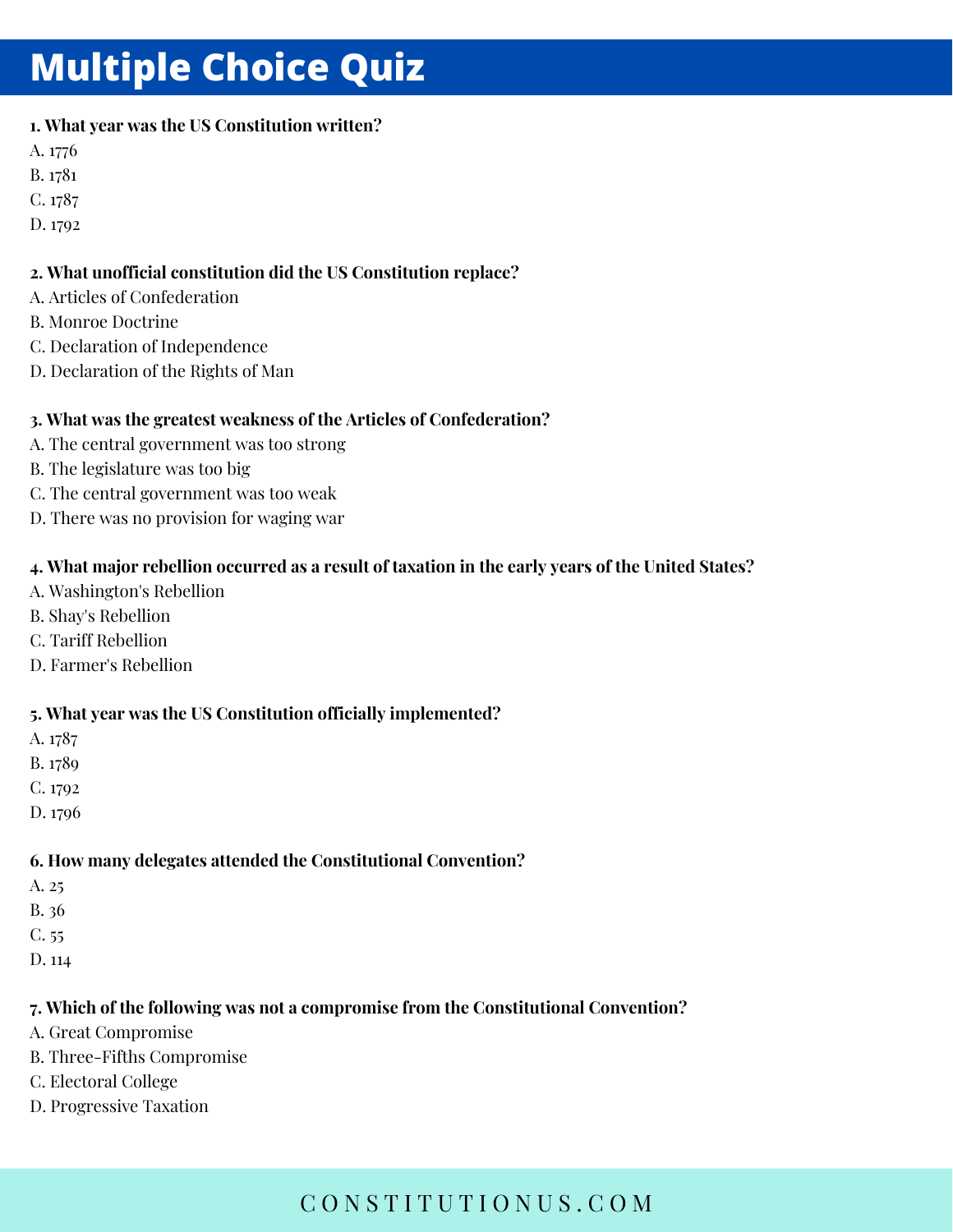#### **8. What two delegates proposed the Great Compromise?**

- A. Roger Sherman and Oliver Ellsworth
- B. Benjamin Franklin and James Madison
- C. Marvin Webster and John Frasier
- D. Peter Wright and Alexander Hamilton

### **9. What type of republic did the delegates at the Constitutional Convention want to create?**

- A. Constitutional Republic
- B. Democratic Republic
- C. Monarchal Republic
- D. Representative Republic

### **10. What type of legislature did the Great Compromise create?**

- A. Unicameral
- B. Multi-cameral
- C. Bicameral
- D. Tricameral

### **11. What two legislative bodies were created by the Great Compromise?**

- A. House of Representatives and National Committee
- B. House of Representatives and Senate
- C. Senate and National Assembly
- D. Senate and Upper House

### **12. How was representation in the House of Representatives determined?**

- A. Number of counties
- B. Progressive population increase
- C. Number of municipalities
- D. State population

### **13. How many Senators represented each state?**

- A. 2
- B. 3
- C. 4
- D. 6

### **14. How often is the number of representatives in a state updated through the census?**

- A. Every year
- B. Every 5 years
- C. Every 10 years
- D. Every 20 years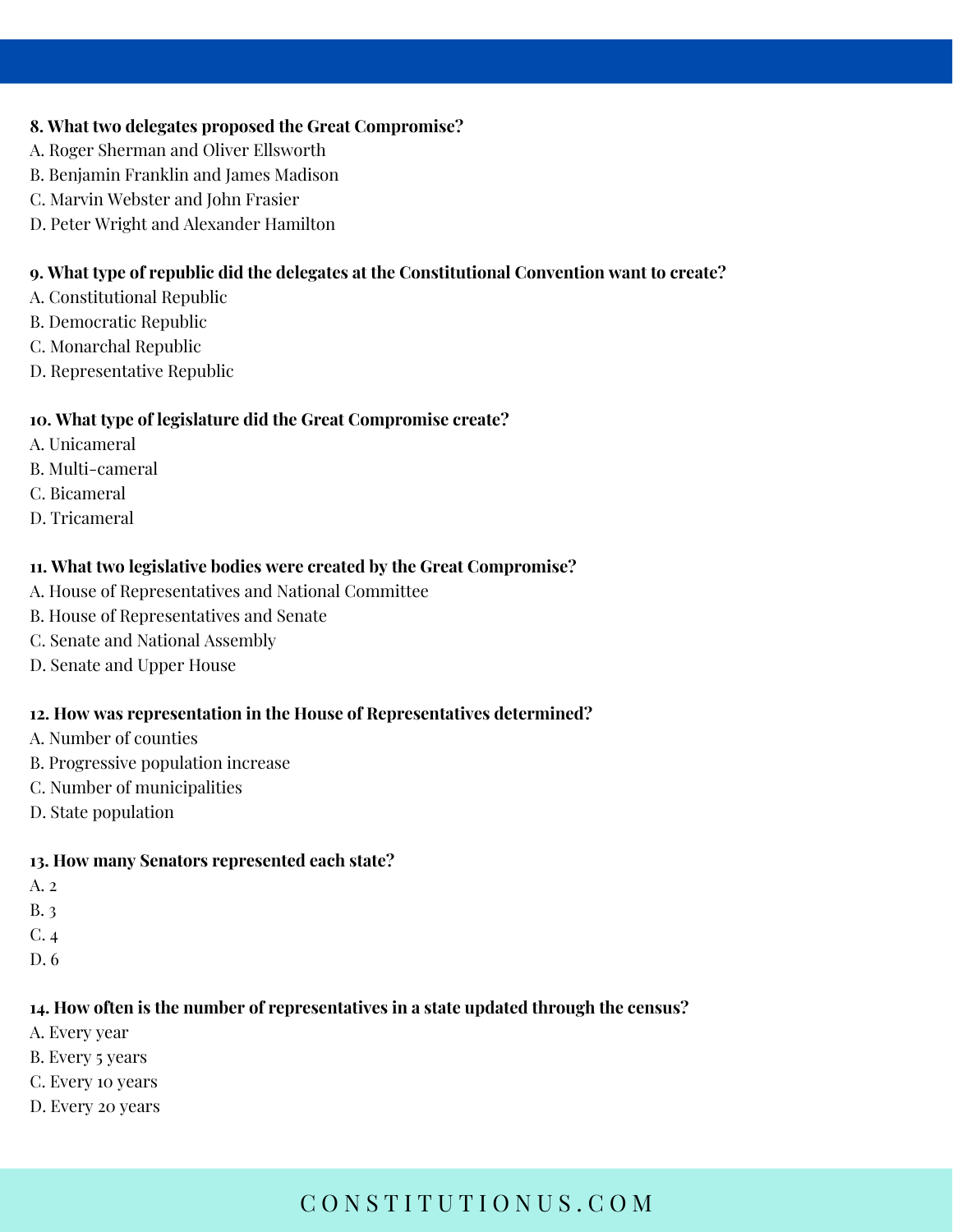### **15. How many members are currently in the House of Representatives?**

- A. 435
- B. 535
- C. 538
- D. 625

#### **16. What determines the number of an individual state's electoral votes?**

- A. Number of a state's counties
- B. Number of a state's House members
- C. State population
- D. Number of a state's Senators and House members combined

#### **17. In presidential elections, what are states called that routinely switch between political parties?**

- A. Toss-up states
- B. To-close-to-call states
- C. Swing states
- D. Close states